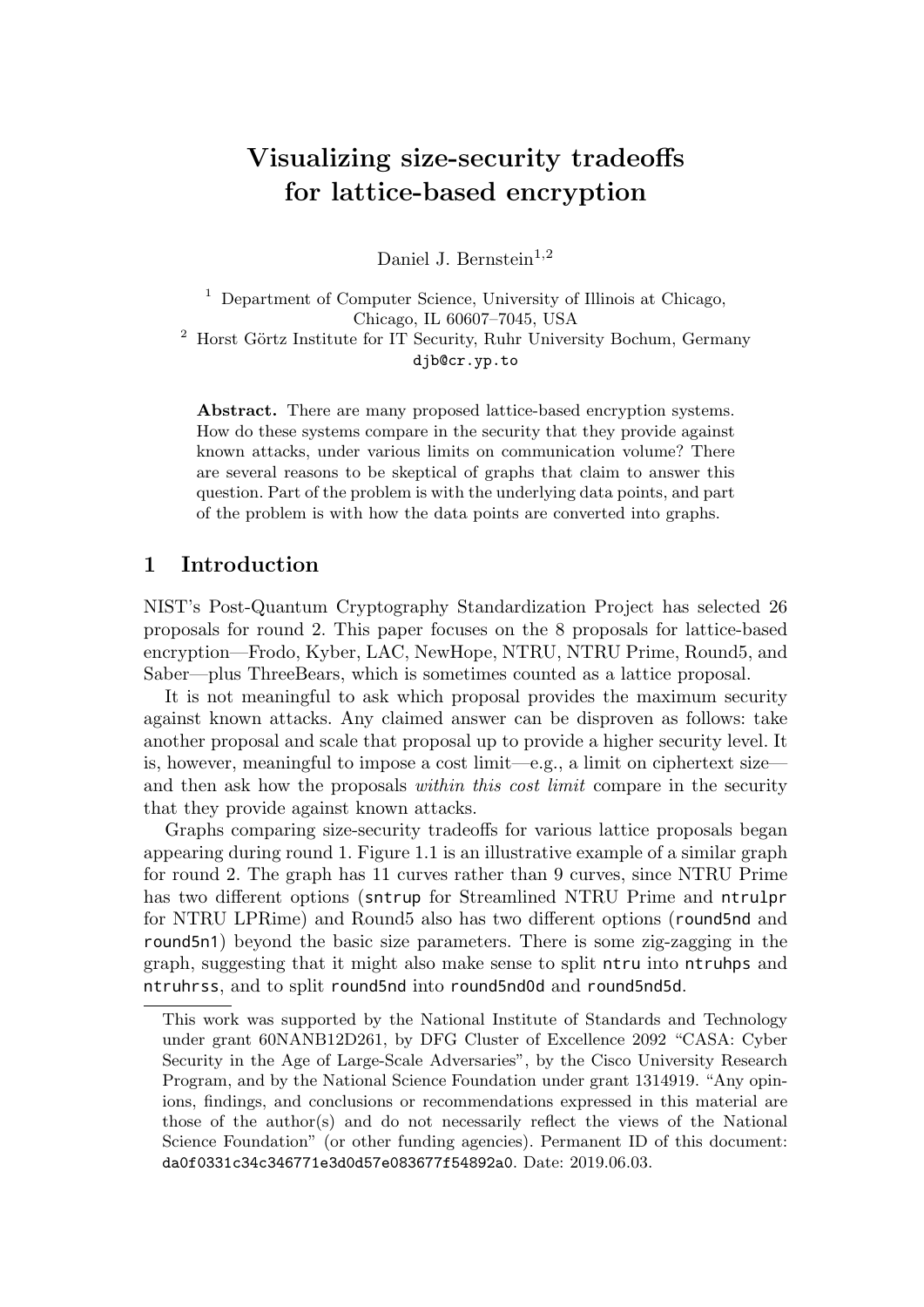

Fig. 1.1. Estimated security (vertical axis, log scale) vs. ciphertext size (horizontal axis, bytes, log scale). See Section 2 for problems with the data points, and Section 3 for problems with the graphing.

The outliers on the right side of the graph are frodo and round5n1. These outliers deliberately avoid the polynomial structures used in the other proposals. Polynomial structures seem to be essential for top performance, but perhaps the same structures allow devastating attacks.

There is a great deal more that can be said about the much smaller differences on the left side of the graph. The graph seems to support the intuition that there are measurable increases in ciphertext size from

- perfect correctness rather than decryption failures (with various levels of error correction);
- Noisy NTRU ("RLWE" etc.) rather than Rounded NTRU ("RLWR" etc.);
- Product NTRU ("LPR" etc.) rather than Quotient NTRU; and
- large Galois groups rather than small Galois groups.

On the other hand, there are arguments that some of these increases (1) are too small to matter to users and  $(2)$  decrease security risks.

The central topic of debate is the following. Should we push for an improved tradeoff between size and security against known attacks, if this improvement means increasing the risks from unknown attacks?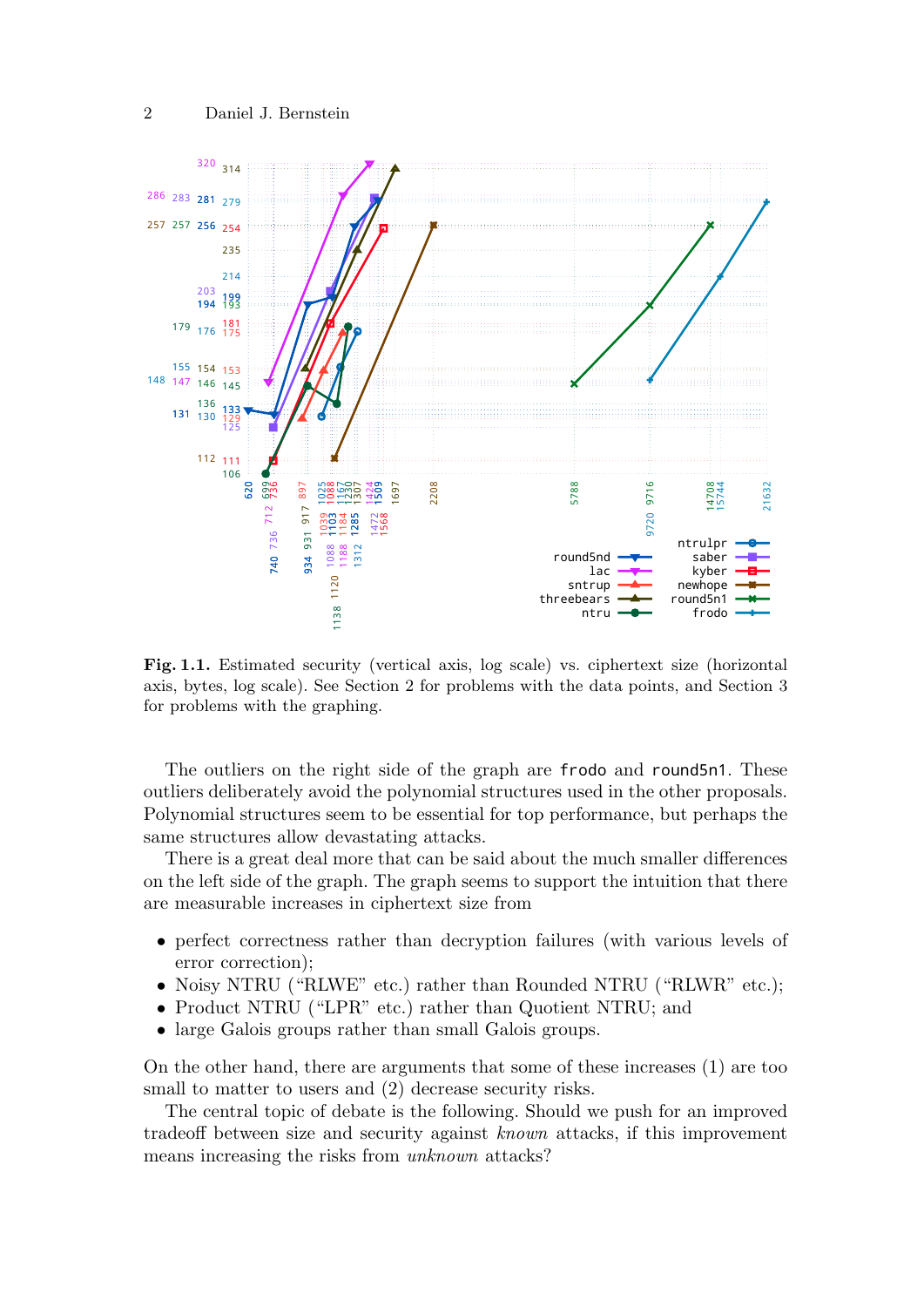This paper focuses on part of the underlying information, the part that the graph is meant to show: the tradeoff between size and security against known attacks. The risks from unknown attacks are outside the scope of this paper.

The main objective of this paper is to highlight ways that graphs of this type can fail to show this tradeoff. Part of the problem (Section 2) is with the underlying data being graphed. Another part of the problem (Section 3) is with how the data points are presented as a graph. This includes a very common graphing mistake that often reverses comparisons between proposals. This mistake is encouraged by typical graphing tools and takes effort to correct.

## 2 The underlying data

This section highlights some important questions that readers should ask about the (cost,security) data points provided for lattice proposals.

2.1. Does "security" accurately report security against known attacks? In general, the answer to this type of question is "no". Computing the cost of known attacks against lattice systems (never mind the difficulty of predicting the impact of unknown attacks) is a bleeding-edge research problem. Existing estimates of this cost combine various calculations that are loosely inspired by known attacks but that include quite a few oversimplifications and potential oversimplifications. The resulting errors can lead to a variety of problems:

- Users thinking that they have more security against known attacks than they actually do.
- Users thinking that they have less security than they actually do, and then compensating by moving to bigger systems, damaging deployment.
- Errors affecting one proposal more than another, perhaps even reversing comparisons between proposals. For example, typical estimates omit known "hybrid attacks"; this omission has more effect on some proposals than on others. As another example, typical estimates overstate the extent to which known attacks can exploit "rotations" against sntrup.

The sample graphs in this paper use the estimate from the literature for which data points are most readily available: a pre-quantum estimate often called "Core-SVP".<sup>3</sup> All of the data points in these graphs are taken from the round-2 submission documents.<sup>4</sup> See Table 2.2.

I do not endorse the "Core-SVP" estimate. On the contrary, the state of the art  $(1)$  has moved beyond this estimate and  $(2)$  still has problems. See [[5](#page-14-0),

<span id="page-2-0"></span><sup>3</sup> The same "Core-SVP" name is also used for an estimate of post-quantum security. Post-quantum "Core-SVP" is almost as popular as pre-quantum "Core-SVP", and generally produces numbers about 10% smaller. The objections to post-quantum "Core-SVP" are a strict superset of the objections to pre-quantum "Core-SVP": for example, post-quantum "Core-SVP" relies on low-cost "QRAM".

<sup>&</sup>lt;sup>4</sup> It is of course possible that the submissions did not correctly calculate "Core-SVP", or that they were actually trying to calculate something else, or that I copied some numbers incorrectly.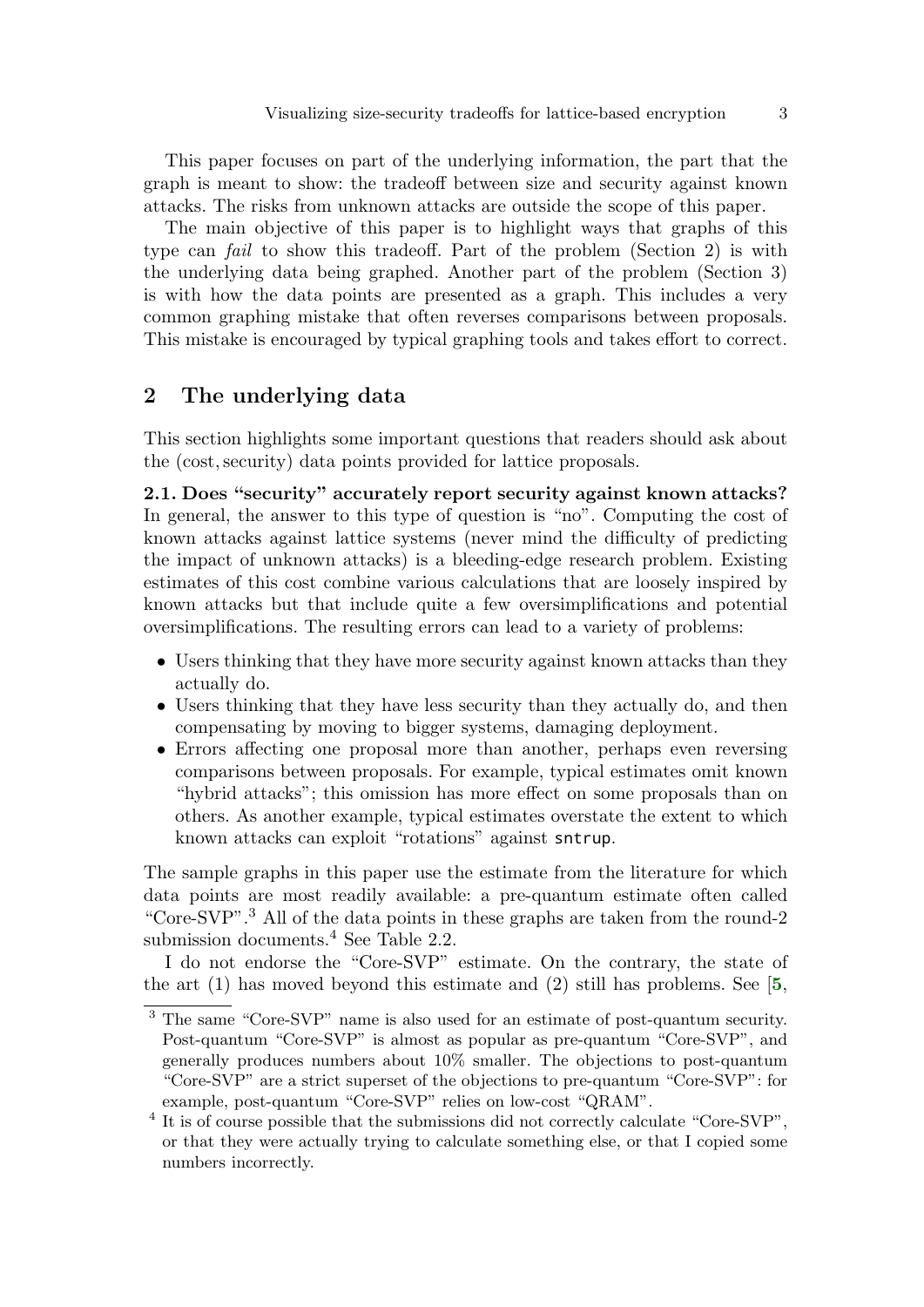<span id="page-3-35"></span><span id="page-3-34"></span><span id="page-3-33"></span><span id="page-3-26"></span><span id="page-3-25"></span><span id="page-3-24"></span><span id="page-3-23"></span><span id="page-3-19"></span><span id="page-3-18"></span><span id="page-3-17"></span><span id="page-3-7"></span><span id="page-3-6"></span><span id="page-3-5"></span><span id="page-3-4"></span><span id="page-3-3"></span><span id="page-3-2"></span><span id="page-3-1"></span><span id="page-3-0"></span>

| system     | parameter set | size second second size; source for sec                   |
|------------|---------------|-----------------------------------------------------------|
| frodo      | 640           | $9720 148 $ [2, p24; p38, "classical"]                    |
| frodo      |               | 976 $ 15744 214 $ [2, p24; p38, "classical"]              |
| frodo      |               | 1344 21632 279 [2, p24; p38, "classical"]                 |
| kyber      | 512           | $736 111 $ [3, p18, "ct"; p21, Table 3, "classical"]      |
| kyber      | 768           | $1088 181 $ [3, p18, "ct"; p21, Table 3, "classical"]     |
| kyber      | 1024          | $1568 254 $ [3, p18, "ct"; p21, Table 3, "classical"]     |
| lac        | 128           | $712 147 $ [16, p13; p14, "classic"]                      |
| lac        | 192           | $1188 286 $ [16, p13; p14, "classic"]                     |
| lac        | 256           | $1424 320 $ [16, p13; p14, "classic"]                     |
| newhope    | 512           | 1120 112 [1, p20; p32, "known classical"]                 |
| newhope    | 1024          | $2208 257 $ [1, p20; p32, "known classical"]              |
| ntru       | hps2048509    | 699 106  $[6, p29, "ct"; p35, Table 5, "non-local"$       |
| ntru       | hps2048677    | 931 145  $[6, p29, "ct"; p35, Table 5, "non-local"$       |
| ntru       | hps4096821    | $1230 179 $ [6, p29, "ct"; p35, Table 5, "non-local"]     |
| ntru       | hrss701       | $1138 136 $ [6, p29, "ct"; p35, Table 5, "non-local"]     |
| ntrulpr    | 653           | $1025 130 $ [5, p32; p65, "pre-quantum ignoring hybrid"]  |
| ntrulpr    | 761           | $1167 155 $ [5, p32; p65, "pre-quantum ignoring hybrid"]  |
| ntrulpr    | 857           | $1312 176 $ [5, p32; p65, "pre-quantum ignoring hybrid"]  |
| round5n1   | 1             | $5788 146 $ [4, p57; p57, "classical primal/dual"]        |
| round5n1   | 3             | $9716 193 $ [4, p57; p57, "classical primal/dual"]        |
| round5n1   | 5             | $ 14708 257 $ [4, p57; p57, "classical primal/dual"]      |
| round5nd   | 1.0d          | $740 131 $ [4, p55; p55, "classical primal/dual"]         |
| round5nd   | 1.5d          | $620 133 $ [4, p56; p56, "classical primal/dual"]         |
| round5nd   | 3.0d          | $1103 199 $ [4, p55; p55, "classical primal/dual"]        |
| round5nd   | 3.5d          | $934 194 $ [4, p56; p56, "classical primal/dual"]         |
| round5nd   | 5.0d          | $1509 281 $ [4, p55; p55, "classical primal/dual"]        |
| round5nd   | 5.5d          | $1285 256 $ [4, p56; p56, "classical primal/dual"         |
| saber      | light         | $736 125 $ $\left[7, p9; p9, \text{``classical''}\right]$ |
| saber      | main          | $1088 203 $ [7, p9; p9, "classical"]                      |
| saber      | fire          | $1472 283 $ [7, p9; p9, "classical"]                      |
| sntrup     | 653           | $897 129 $ [5, p32; p65, "pre-quantum ignoring hybrid"]   |
| sntrup     | 761           | $1039 153 $ [5, p32; p65, "pre-quantum ignoring hybrid"]  |
| sntrup     | 857           | $1184 175 $ [5, p32; p65, "pre-quantum ignoring hybrid"]  |
| threebears | baby          | $917 154 $ [9, p45, "capsule"; p39, "classical"]          |
| threebears | mama          | $1307 235 $ [9, p45, "capsule"; p39, "classical"]         |
| threebears | papa          | $1697 314 $ [9, p45, "capsule"; p39, "classical"]         |

<span id="page-3-32"></span><span id="page-3-31"></span><span id="page-3-30"></span><span id="page-3-29"></span><span id="page-3-28"></span><span id="page-3-27"></span><span id="page-3-22"></span><span id="page-3-21"></span><span id="page-3-20"></span><span id="page-3-16"></span><span id="page-3-15"></span><span id="page-3-14"></span><span id="page-3-13"></span><span id="page-3-12"></span><span id="page-3-11"></span><span id="page-3-10"></span><span id="page-3-9"></span><span id="page-3-8"></span>Table 2.2. Data points for the sample graphs. (For Round5, the cited source is for a PKE that includes a 16-byte authenticator, so the numbers here are 16 bytes smaller.) See text for problems with the data points.

Section 6 for a survey of problems with "Core-SVP" and for some work towards improved estimates.

2.3. Does the "cost" number accurately report cost in applications? The horizontal axis in these sample graphs is ciphertext size. This is much easier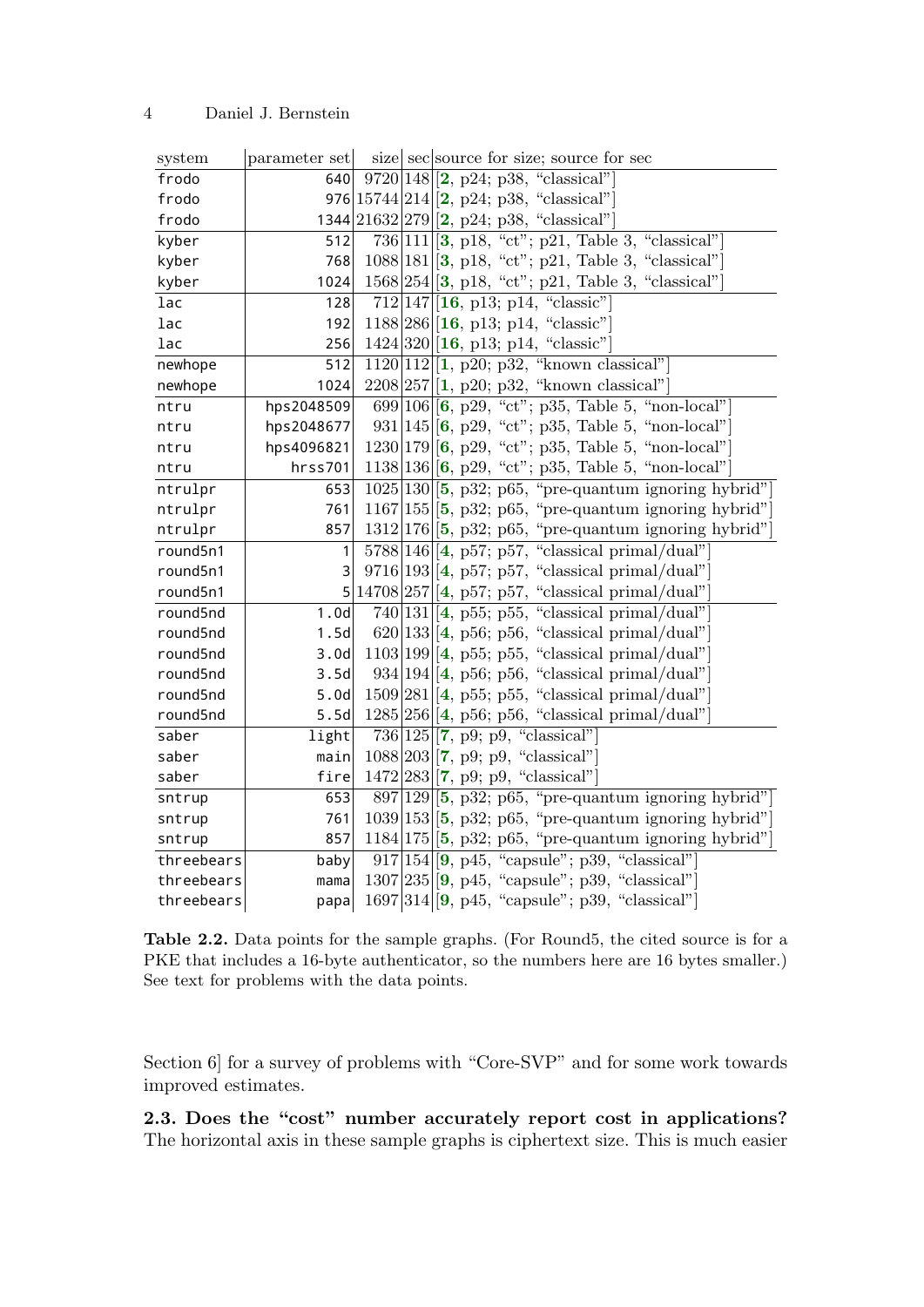to measure than security, but is it the right thing to measure? One can argue that it is better to use other cost metrics.

I have chosen to focus on size metrics for these graphs because my assessment is that communication volume is by far the most serious performance problem with lattice systems. Here is some evidence supporting this assessment:

- <span id="page-4-3"></span>• Google reported [[14](#page-15-1)] that sending an extra 1100 bytes in a TLS handshake usually added more than 2 milliseconds of latency, and often (5% of the time) added 20 milliseconds of latency. Lattice computations are much faster than this on typical CPUs. Presumably this situation will persist: computation is getting cheaper more quickly than communication is.
- Google also reported that sending 10000 extra bytes in a TLS handshake made an unacceptably large number of sites fail, including "common sites such as godaddy.com, linkedin.com, and python.org". The big picture is that many deployment strategies for lattice-based cryptography rely on opportunistically sending data through existing frameworks to sites that might have been upgraded. This causes serious problems when the data hits preexisting size limits, making the non-upgraded sites fail.
- <span id="page-4-1"></span>• There is also a new wave of TLS replacements built upon UDP, such as QUIC. These replacements generally rely on fitting cryptographic objects into single UDP packets; see, e.g., [[11](#page-15-2), Section 7]. Being forced to split data across multiple packets would lose simplicity and performance, and would make denial of service easier. The time spent for lattice computations is far less important.

This leaves the question of exactly which size metric to choose. This choice can affect comparisons between systems. For example, sntrup has smaller ciphertext sizes than ntrulpr, but ntrulpr has smaller public-key sizes than sntrup.

<span id="page-4-2"></span>Google's experiment [[13](#page-15-3)] with NewHope in TLS relied on single-use keys. If the experiment had been continued and expanded then, in the long run, each TLS session would have involved communicating one NewHope public key and one NewHope ciphertext. This example suggests that the right cost metric is ciphertext size *plus* public-key size.<sup>5</sup>

<span id="page-4-4"></span>However, public keys can be used many times. This reuse allows the cost of communicating public keys to be reduced via standard networking techniques, such as multicasts and caching, as emphasized by McGrew in [[17](#page-15-4)]. This reuse requires IND-CCA2 security, but IND-CCA2 security has only minor costs.

One consequence of this reusability is that long-term public keys can be used for authentication. For example, a client begins a session by encapsulating a secret key to the server's long-term public key, and checking that the server's response is authenticated using this secret key. This is generally more efficient than using public-key signatures. Note that communicating a separate ciphertext from each client to the server cannot take advantage of multicasts and caching.

<span id="page-4-0"></span> $5$  An example of a graph using this size metric is  $[6,$  $[6,$  $[6,$  Figure 11. On the other hand, this graph does not compare different proposals; it compares different parameter sizes for one proposal. Changing size metric would have little effect on the graph.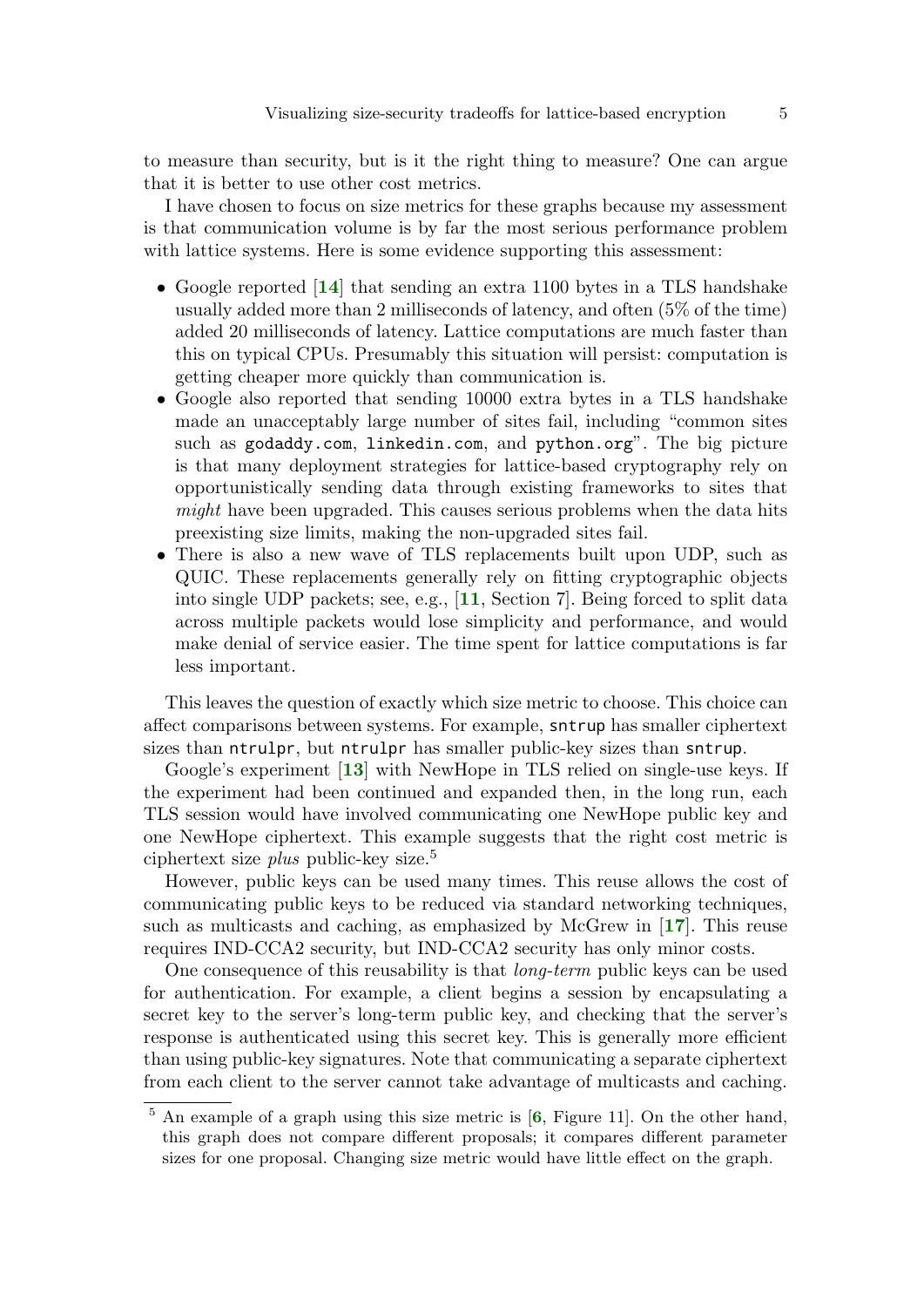#### 6 Daniel J. Bernstein

Another consequence is that short-term public keys—for example, keys erased within 5 minutes for "forward secrecy"—can still be used multiple times. Clients can share the server's latest short-term public key through fast local networks, and then the server can simply send a 32-byte hash to authenticate the key. Each client still sends a ciphertext to the server's short-term public key, and another ciphertext to the server's long-term public key for authentication as above.

Of course, public keys still have to be communicated sometimes, but it would not be surprising if optimized lattice-based protocols can reduce the cost of communicating public keys by at least an order of magnitude compared to the cost of communicating ciphertexts. The public-key size for lattice proposals is on the same scale as the ciphertext size,<sup>6</sup> and thus becomes unimportant if key caching is even moderately effective. Measuring the sum of ciphertext size and public-key size for lattice proposals is then much farther away from reality than simply measuring ciphertext size.

# 3 Visualizing and comparing the data

This section highlights some important questions that readers should ask about how the data points provided for lattice proposals are converted into graphs.

The examples in this section imagine that the "Core-SVP" estimate on the vertical axis is accurately measuring security. This is not a defensible assumption (see Section 2), but the broader principles illustrated by these examples will also apply if "Core-SVP" is replaced by something more accurate.

3.1. What happens between the data points? The question that began this paper is how lattice proposals compare in security within a limit on cost. What Figure 1.1 communicates to the reader is many wrong answers to this question.

As a concrete example, let's compare threebears to sntrup for an application that needs to fit a ciphertext into a 1280-byte UDP-over-IPv6 packet.<sup>7</sup> There are 40 bytes of IPv6 overhead and 8 bytes of UDP overhead, so the ciphertext must fit into 1232 bytes. This limits threebears to security level 154 (with a 917 byte ciphertext), while sntrup can reach security level 175 (with an 1184-byte ciphertext).

Because threebears can reach security level 235 with a 1307-byte ciphertext, Figure 1.1 draws a line from (917, 154) to (1307, 235). This line includes, for example, the point  $(1232, 219.42...)$ . But threebears does not reach security level 219 with a 1232-byte ciphertext; it reaches only a much lower security level, namely 154. Except for the endpoints, this entire line is fake.

More broadly, the threebears lines in Figure 1.1 are clearly above the sntrup lines. This communicates the following notion to the reader: threebears provides

 $6$  The situation is different for, e.g., a code-based system with a 128-byte ciphertext and a 261120-byte key. Round5 also specifies a "smallCT" parameter set for "specific use-cases", with a 972-byte ciphertext and a 163536-byte public key.

<span id="page-5-1"></span><span id="page-5-0"></span><sup>&</sup>lt;sup>7</sup> IPv6 does not guarantee successful delivery of larger packets. See [[5](#page-14-0), Section 7.2] for further information and references. Packet-size limits are also considered in, e.g., [[4](#page-13-2), Section 2.10].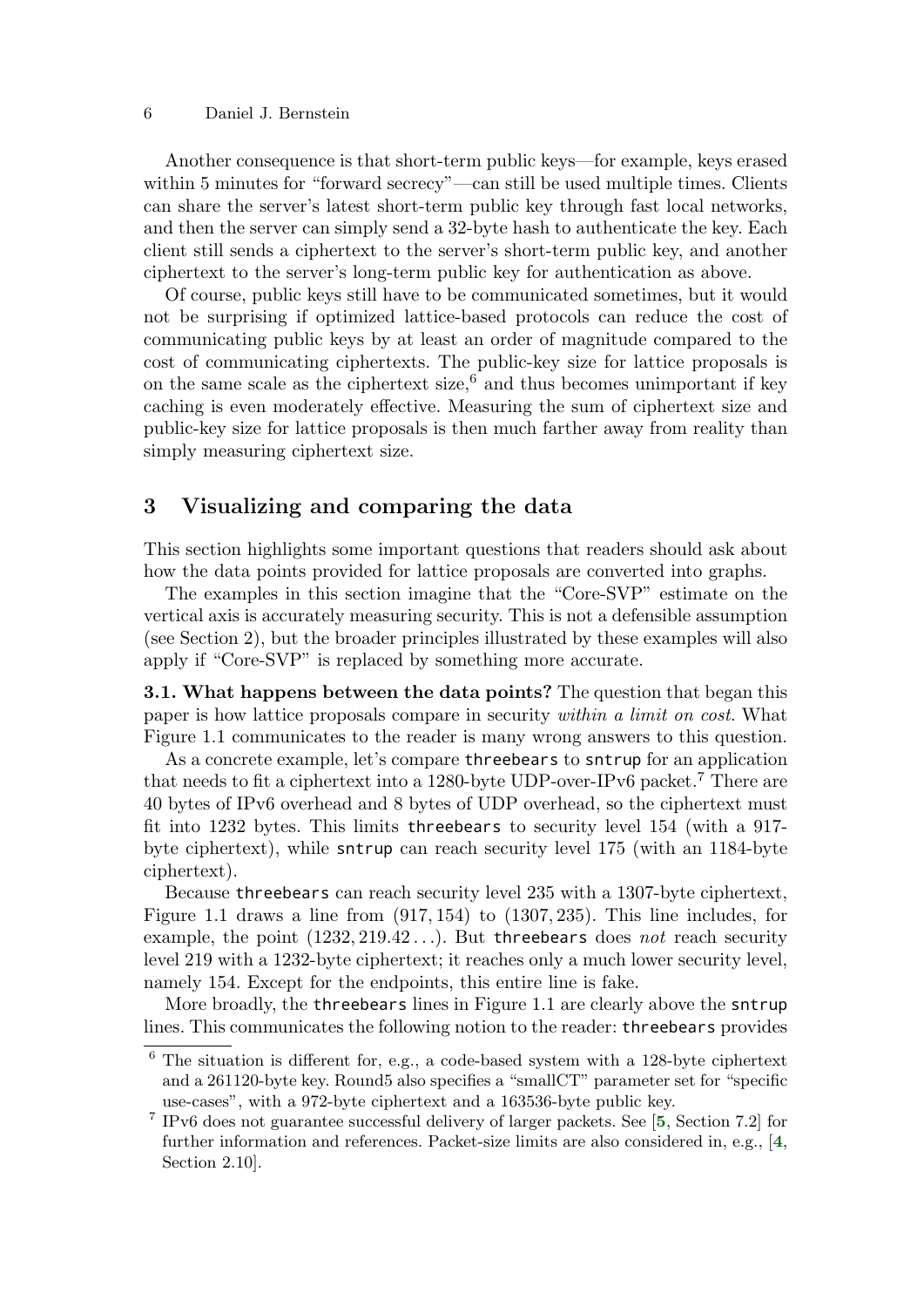

Fig. 3.2. Estimated security (vertical axis, log scale) vs. ciphertext size (horizontal axis, bytes, log scale). This corrects the fake lines from Figure 1.1. See Section 2 for problems with the data points.

better security than sntrup at every ciphertext size. But this notion is not true. The reality is more complicated, with sntrup providing better security for some ciphertext sizes and threebears providing better security for other ciphertext sizes.

Specifically, it's true that the (917, 154) for threebears is better than sntrup's (1039, 153), which has a ciphertext size  $1.13\times$  larger and security  $1.01\times$  smaller. However, if the application's size limits allow an 1184-byte ciphertext, then sntrup jumps past threebears to security level 175. The threebears proposal cannot compete with this security level unless the application's ciphertext limit is as large as bytes.<sup>8</sup>

Even more broadly, sntrup provides

- better security than kyber for ciphertext limits between 897 bytes and 1087 bytes;
- better security than lac for ciphertext limits between 1039 bytes and 1187 bytes;

 Perhaps an even larger limit would return the lead to sntrup if the parameter ranges for both proposals were extended.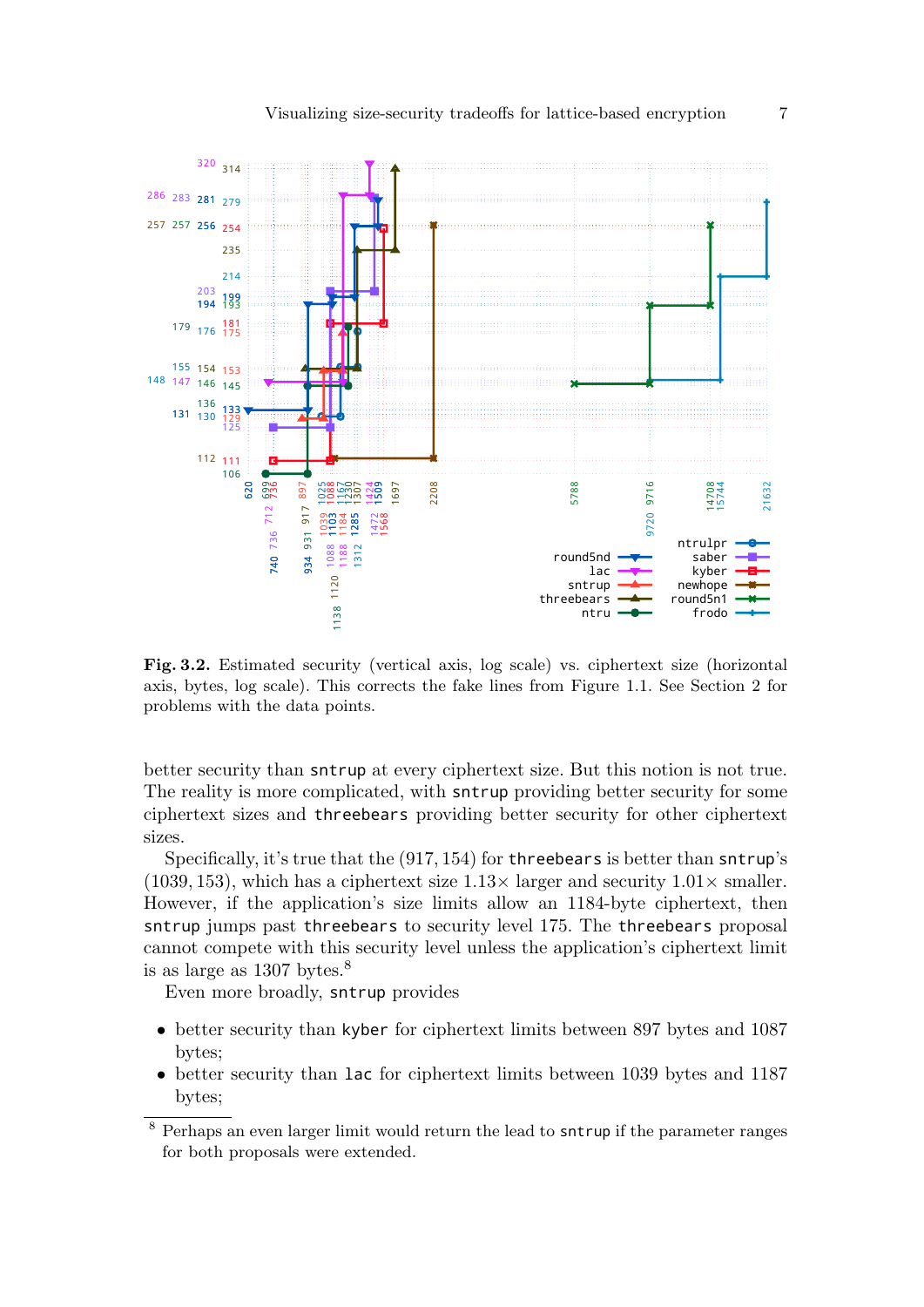#### 8 Daniel J. Bernstein

- better security than ntru for ciphertext limits between 897 bytes and 930 bytes, and for ciphertext limits between 1039 bytes and 1229 bytes;
- better security than saber for ciphertext limits between 897 bytes and 1087 bytes; and
- better security than threebears for ciphertext limits between 897 bytes and 916 bytes, and for ciphertext limits between 1184 bytes and 1306 bytes.

These are interesting sizes for applications that want to fit ciphertexts along with other data into Internet packets. The  $(1120, 112)$  for newhope is not competitive, and frodo is not an option. The only proposal that consistently provides better tradeoffs than sntrup is round5nd.

For comparison, the fake lines in Figure 1.1 incorrectly tell the reader that kyber, lac, saber, and threebears consistently provide higher security than sntrup. Similar comments apply to comparisons of proposal  $P$  to proposal  $Q$  for various other pairs  $(P, Q)$ . Correcting all of the fake lines in Figure 1.1 produces Figure 3.2, which accurately shows the complicated leapfrogging of security levels as the ciphertext limit increases.

It is important for graphs to not only omit the fake lines but also include the correct lines. Drawing merely the dots (as in Figure 3.3), without the fake lines but also without the correct lines, leaves the human eye free to imagine the fake lines, and leads people to incorrect conclusions. One of the sources of dot-only graphs claimed that "use cases with sharp bandwidth constraints" are "likely to be favorable" to "ThreeBears and Saber and especially LAC", since these are "inherently more bandwidth-efficient than much of the field". In fact, the small bandwidth differences shown on the left side of Figure 1.1 are often outweighed by the correction from Figure 1.1 to Figure 3.2, as shown by the many crossings in Figure 3.2. Figure 3.3 does not make this clear.

The correct lines have the same relevance to applications that ask for minimum ciphertext size subject to a required level of (estimated) security. One then reads the graph from left to right at the specified vertical position, rather than from top to bottom at a specified horizontal position. For example, if the security level is required to be at least 128, then sntrup provides 897-byte ciphertexts, whereas threebears—claimed to be more bandwidth-efficient—cannot do better than 917 bytes. As another example, if the security level is required to be at least 160, then sntrup provides 1184-byte ciphertexts, whereas threebears cannot do better than 1307 bytes. Of course, there are other levels where threebears does better than sntrup.

I chose to list the proposals in these sample graphs in increasing order of ciphertext size, subject to the (estimated) security level being at least 128. (There is a tie between saber and kyber for positions  $7/11$  and  $8/11$ ; security level at this ciphertext size is used as a tiebreaker.) The order is sensitive to changes in the security cutoff: for example, sntrup drops from position 3/11 to position  $5/11$  if 128 is increased to 144, but then moves back up to position  $4/11$  if 144 is increased to 160. The order is also sensitive to small tweaks in the security estimates.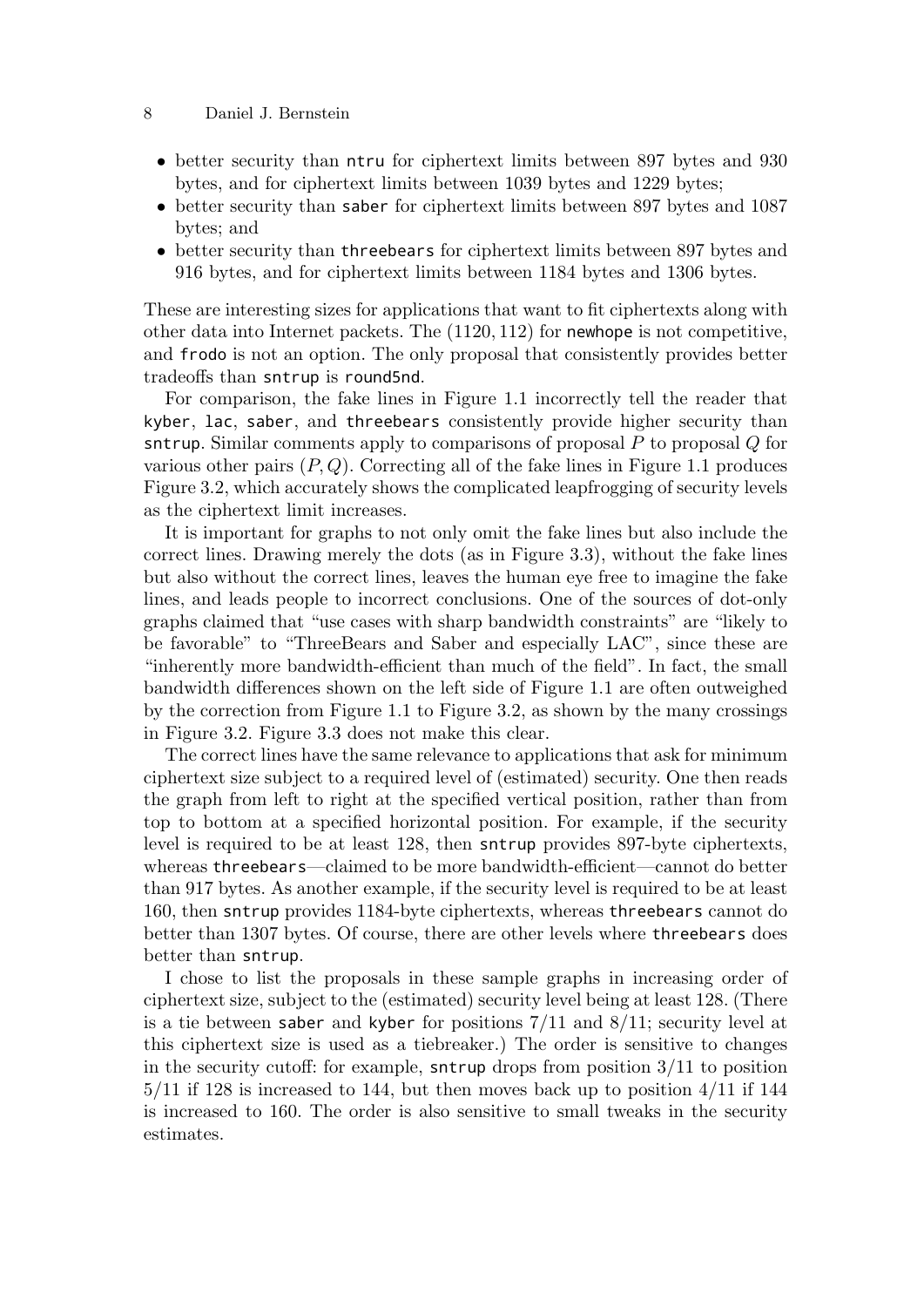

Fig. 3.3. Estimated security (vertical axis, log scale) vs. ciphertext size (horizontal axis, bytes, log scale). This does not include the correct lines from Figure 3.2 (except as hinted by the grid lines), so the human eye tends to connect the dots, filling in the fake lines from Figure 1.1. Consider, e.g., the frodo dots on the right. See also Section 2 for problems with the data points.

One could also choose, e.g., a ciphertext limit of 1200 bytes (1232 bytes as above, minus 32 bytes for other useful data such as an ECC key), and put proposals in decreasing order of security level subject to this limit (followed by proposals that cannot reach this limit). Again the order is sensitive to changes in the cutoff: e.g., sntrup jumps from position  $5/11$  up to position  $3/11$  if the 1200-byte limit is decreased by 128 bytes to 1072 bytes.

Readers not familiar with these post-quantum proposals might think that I'm simply hyping the gaps between the parameter sets that the proposals chose to provide—the proposals will respond by adding intermediate parameter sets, and adding these new parameter sets to Figure 3.2 will produce something much more like Figure 1.1. However, for many of the proposals, the parameter space is quite sparse, and incorporating intermediate options would spoil major features claimed by the submissions. For example, the Kyber submission

- uses short vectors over the large ring  $(\mathbf{Z}/3329)[x]/(x^{256}+1);$
- includes fast NTT software for this particular ring; and
- emphasizes that it reuses this software "for all parameter sets".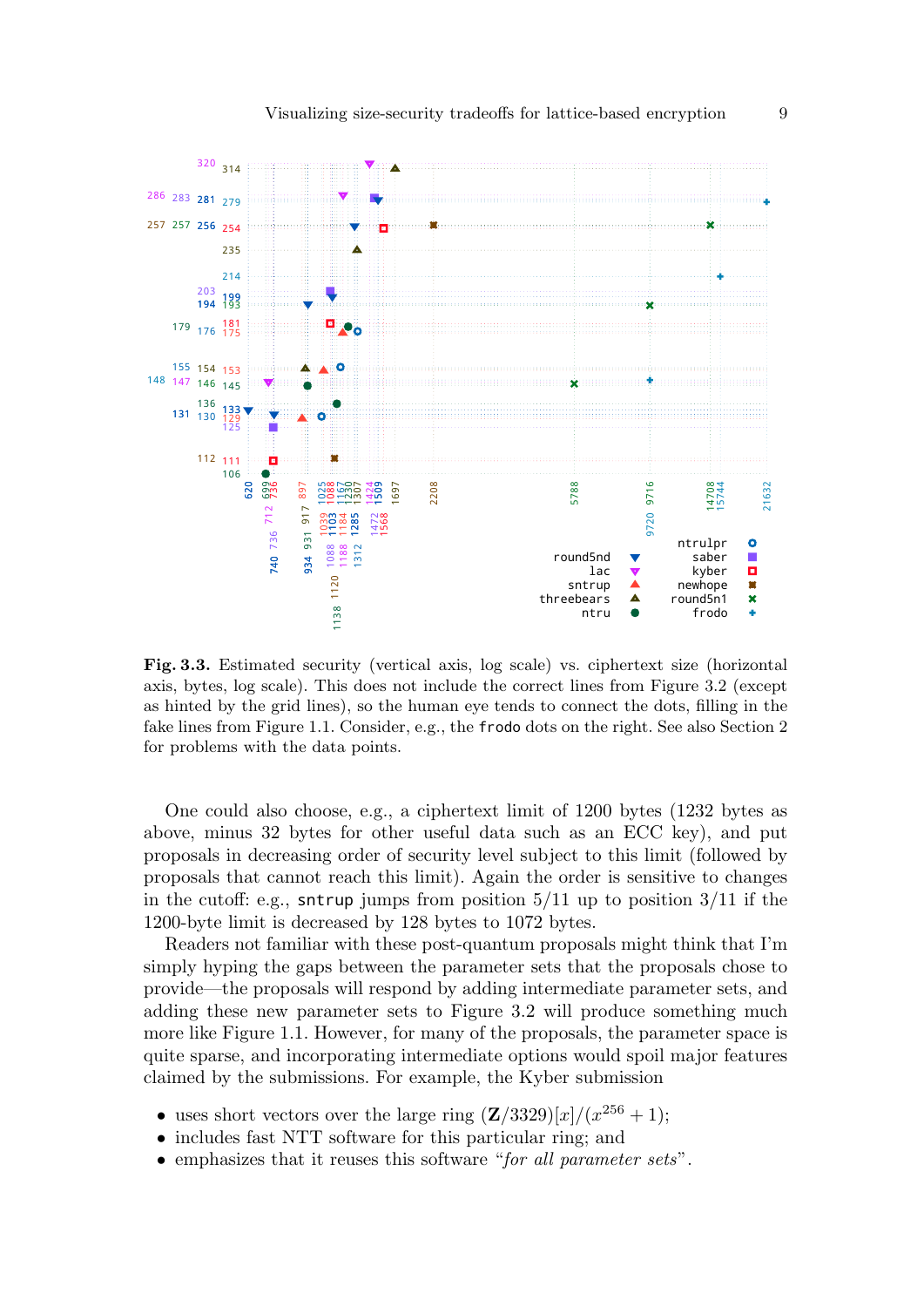<span id="page-9-0"></span>See [[3](#page-13-1), Section 6.1, "Advantages", first "unique advantage"; italics in original text]. The three points on the kyber curve use vectors of lengths 2, 3, and 4. The parameter space requires the vector length to be an integer.<sup>9</sup> Saber similarly uses vectors of polynomials modulo  $x^{256} + 1$ , and emphasizes that changing security levels is "without any need to change the underlying arithmetic". LAC and NewHope similarly use  $x^{512} + 1$  and  $x^{1024} + 1$ .

The situation is different for ntru, ntrulpr, round5nd, and sntrup. These proposals follow the NTRU tradition of allowing many closely spaced degrees of polynomial moduli, rather than limiting attention to power-of-2 cyclotomics. These proposals can easily add intermediate parameter sets, further improving their position in Figure 3.2.

3.4. How are the axes scaled? A size cutoff in an application is, presumably, much less likely to be within (e.g.) the  $1.10\times$  gap from 14288 bytes to 15744 bytes than the  $1.31\times$  gap from 897 bytes to 1184 bytes. However, the first gap occupies a horizontal distance  $5\times$  larger than the second gap if size is shown on a linear scale. In other words, a linear scale draws the reader's attention to a less important gap, while downplaying a more important gap. Readers often use their perception of such gaps in diagrams to draw unquantified conclusions about advantages being "small" or "large".

The sample graphs instead use log scale horizontally, so a constant horizontal distance is a constant factor in size.<sup>10</sup> Similarly, the sample graphs use  $log scale$ vertically, so a constant vertical distance is a constant factor in (estimated) security level.

There is still something artificial in how the scales are chosen in Figures 1.1 and 3.2: the graph is designed to fit all of the data points into a typical screen size, somewhat wider than tall. The presence of frodo and round5n1 on the right side of the picture thus squeezes the size gaps between various systems on the left side of the picture.

Figure 3.5 instead chooses scales so that the vertical distance for a  $2\times$  change in security level matches the horizontal distance for a  $2\times$  change in size. It also zooms in on the left side of the graph; this zooming makes the differences more visible. It also increases the size of each dot.

3.6. How are colors chosen? I drew all of these sample graphs with gnuplot. If I had used the default choices of colors in gnuplot then I would have ended up with Figure 3.7 instead of Figure 3.5. In Figure 3.7, the saber color is a light yellow very close to the background white, while the threebears color has

<sup>&</sup>lt;sup>9</sup> One can slightly improve the points by changing the " $d$ " parameters, but this would spoil various claims in the submission regarding failure probabilities.

 $10$  One can object that if the application cost metric is actually (e.g.) the size of a ciphertext plus 1 megabyte of data then differences in small ciphertext sizes are unimportant, while log scale makes them look important. A reasonable answer is to draw another graph for this application, where the horizontal axis is ciphertext size plus 1 megabyte.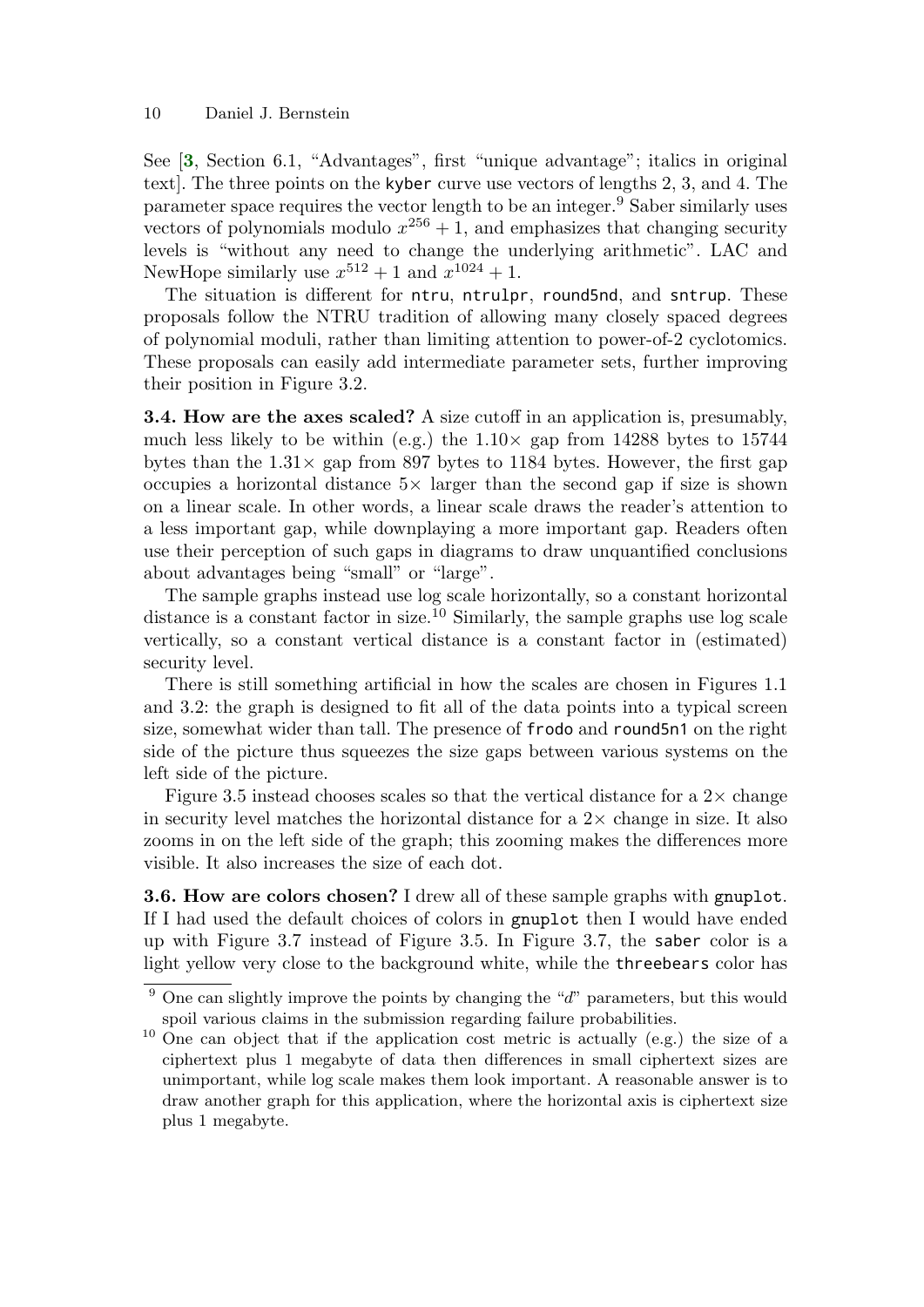

Fig. 3.5. Estimated security (vertical axis, log scale) vs. ciphertext size (horizontal axis, bytes, log scale). This adds equal scaling to Figure 3.2. See Section 2 for problems with the data points.

much more contrast. Such variations can and should trigger complaints about the colors emphasizing some proposals more than others.<sup>11</sup>

For the other figures, I selected colors within a restricted range of lightness, between lightness 55% and lightness 70% on the standard "Lab" color scale. Within this constraint, I chose each color to be as highly "saturated" (colorful) as possible. To choose the "hue" (red, blue, etc.), I rotated the direction in  $(a, b)$ as possible. To choose the "nue" (red, blue, etc.), I rotated the direction in  $(a, b)$ <br>space by  $(1 + \sqrt{5})\pi/2$  for each new color, so that nearby colors in the list would have noticeably different hues. I copied Lab-to-RGB conversion code from [[18](#page-15-5)].

<span id="page-10-1"></span>It would be better to move a constant distance in  $(a, b)$  space, rather than rotating by a constant angle; this is different since the radius of  $(a, b)$  space (for any nontrivial lightness) varies with the direction. Another improvement would be to have nearby points in the graph push colors apart, as in [[8](#page-14-4)]. It might also be helpful to allow some variations in saturation.

<span id="page-10-0"></span>There are other ways to help the eye follow the lines if colors cannot be separated enough. For example, Figure 3.8 adds small notches to the lines, with a

 Of course, dynamically emphasizing some proposals is warranted if a user has selected those proposals for comparison. Furthermore, graphs should be optimized differently for users with protanopia, deuteranopia, etc.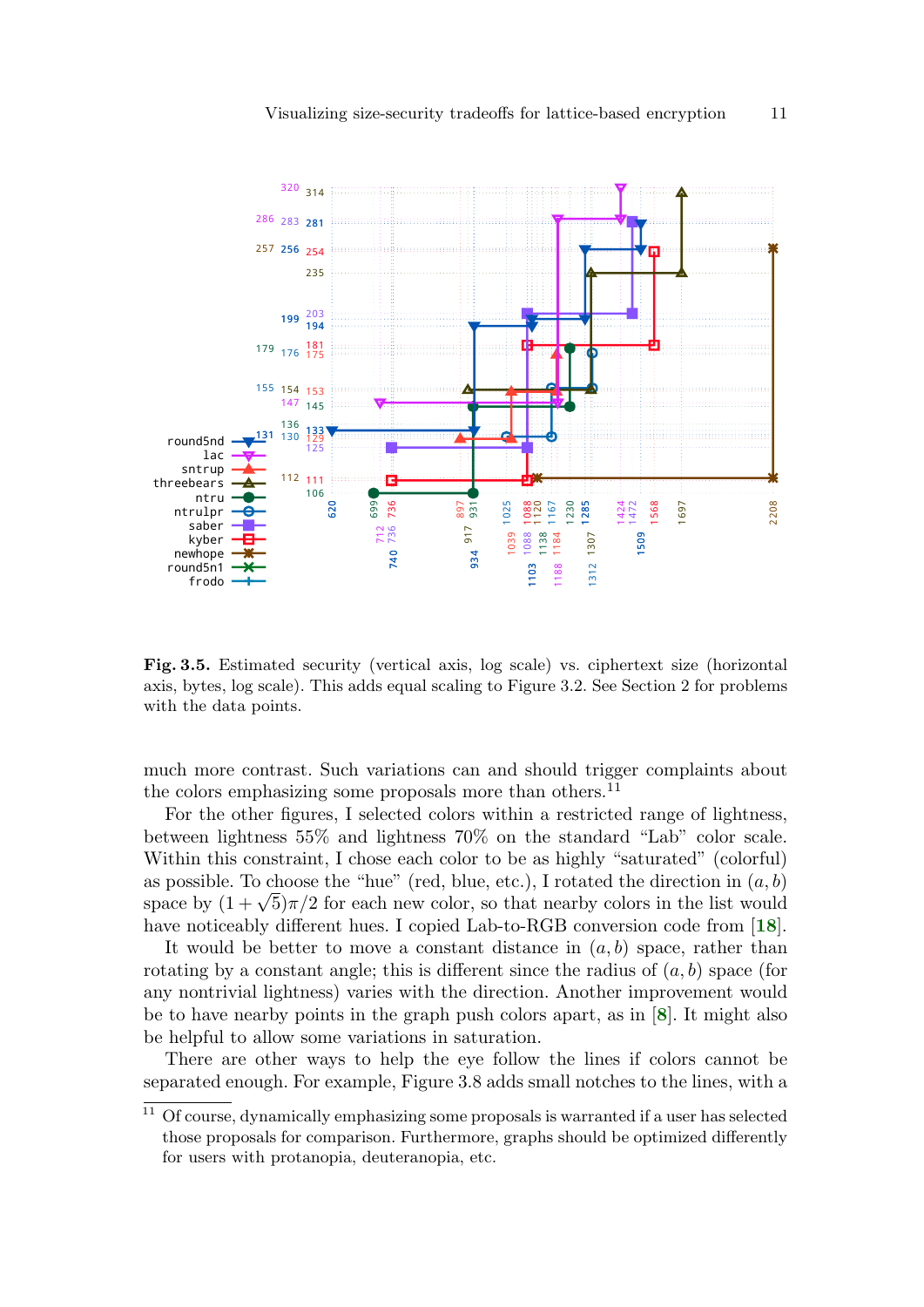

Fig. 3.7. Estimated security (vertical axis, log scale) vs. ciphertext size (horizontal axis, bytes, log scale). This is based on Figure 3.5 but with an arguably unfair variation in color lightness. See also Section 2 for problems with the data points.

different pattern of notches (at the same density) for each system. Figure 3.9 goes beyond this by using stripes (lightness 90) rather than blank notches, although further work will be required to show stripes on the labels. For comparison, Figure 3.10 shows the effect of cycling through gnuplot's built-in "dash types": some lines have very high density and leap out from the picture, while others have very low density and are easy to overlook.

<span id="page-11-0"></span>3.11. Are these issues new? There are many previous publications analyzing the impact of variations in graphing techniques. See, e.g., Tufte's classic books, such as "The visual display of quantitative information" [[19](#page-15-6)]. My impression is that there is wide awareness of the value of scaling axes jointly in log scale, separating hues used for labeling, and avoiding excessive variations in lightness.

However, it seems standard to draw "Pareto fronts" ("Pareto frontiers") with fake diagonal lines. These fake lines

- communicate incorrect information to the reader;
- have the bizarre consequence that adding an improved Pareto-optimal point can produce a visible retreat in the graphed front, whereas one would expect an improved input to produce an improved front; and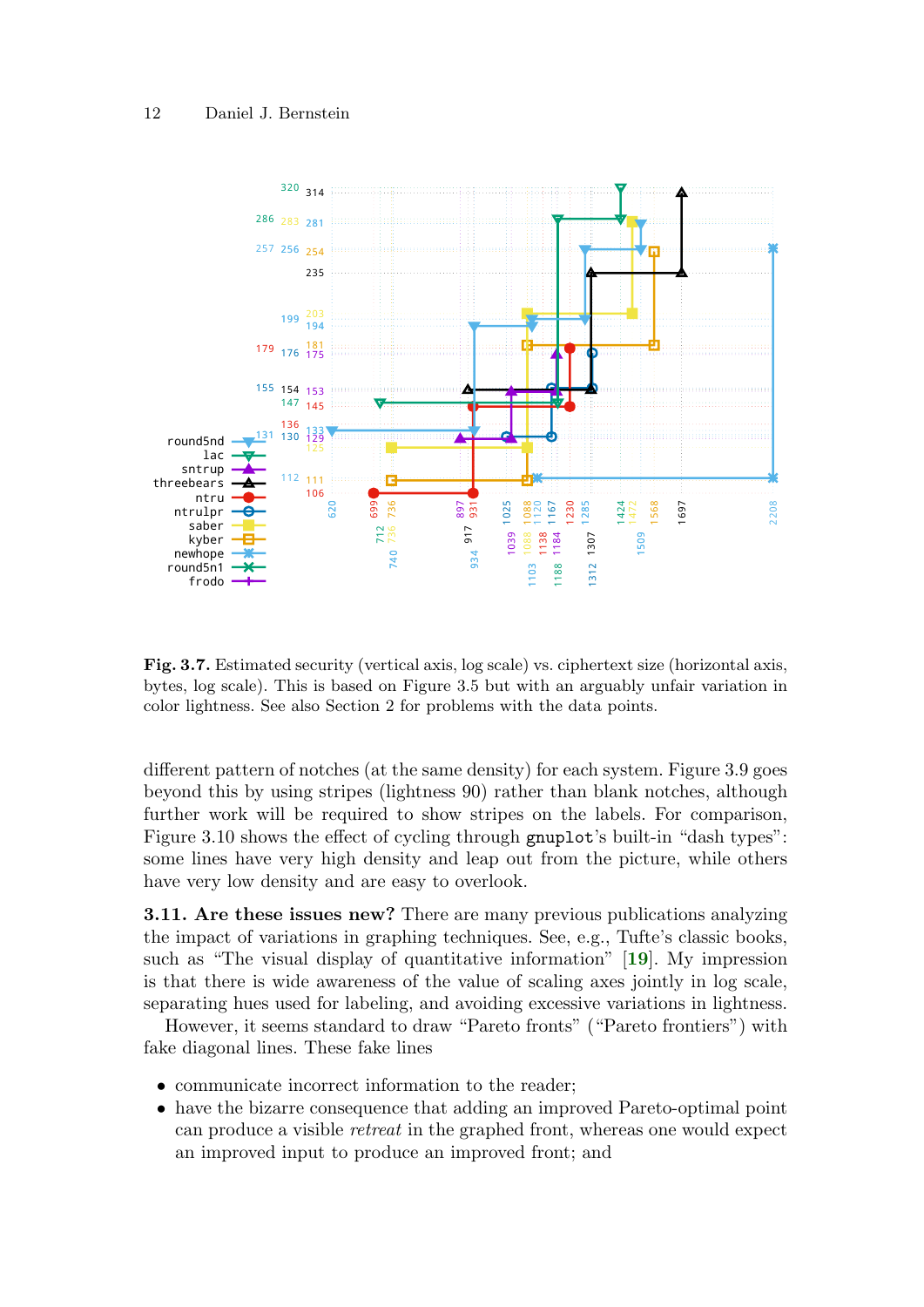

Fig. 3.8. Estimated security (vertical axis, log scale) vs. ciphertext size (horizontal axis, bytes, log scale). This adds notches to Figure 3.5. See Section 2 for problems with the data points.

• can reverse comparisons between alternatives, as illustrated by the examples highlighted in this paper.

<span id="page-12-2"></span><span id="page-12-1"></span>The literature on scientific decision-making processes ("operations research") contains mathematical definitions of Pareto-front graphs that include the same fake lines, and generalizations of these definitions to more dimensions; see, e.g., [[10](#page-15-7)]. The fact that the fake lines communicate incorrect information was pointed out in 2013 by Lu and Anderson-Cook [[15](#page-15-8)], who advocated instead drawing horizontal and vertical lines. I have not found earlier literature pointing out this issue. I also have not found literature pointing out that the fake lines can damage comparison of alternatives ("concept selection"), and I have not found literature pointing out that omitting all the lines tends to produce the same damage since humans naturally visualize the fake lines.

### References

<span id="page-12-0"></span>[1] Erdem Alkim, Roberto Avanzi, Joppe Bos, Leo Ducas, Antonio de la Piedra, Thomas Poppelmann, Peter Schwabe, Douglas Stebila, Martin R. Albrecht,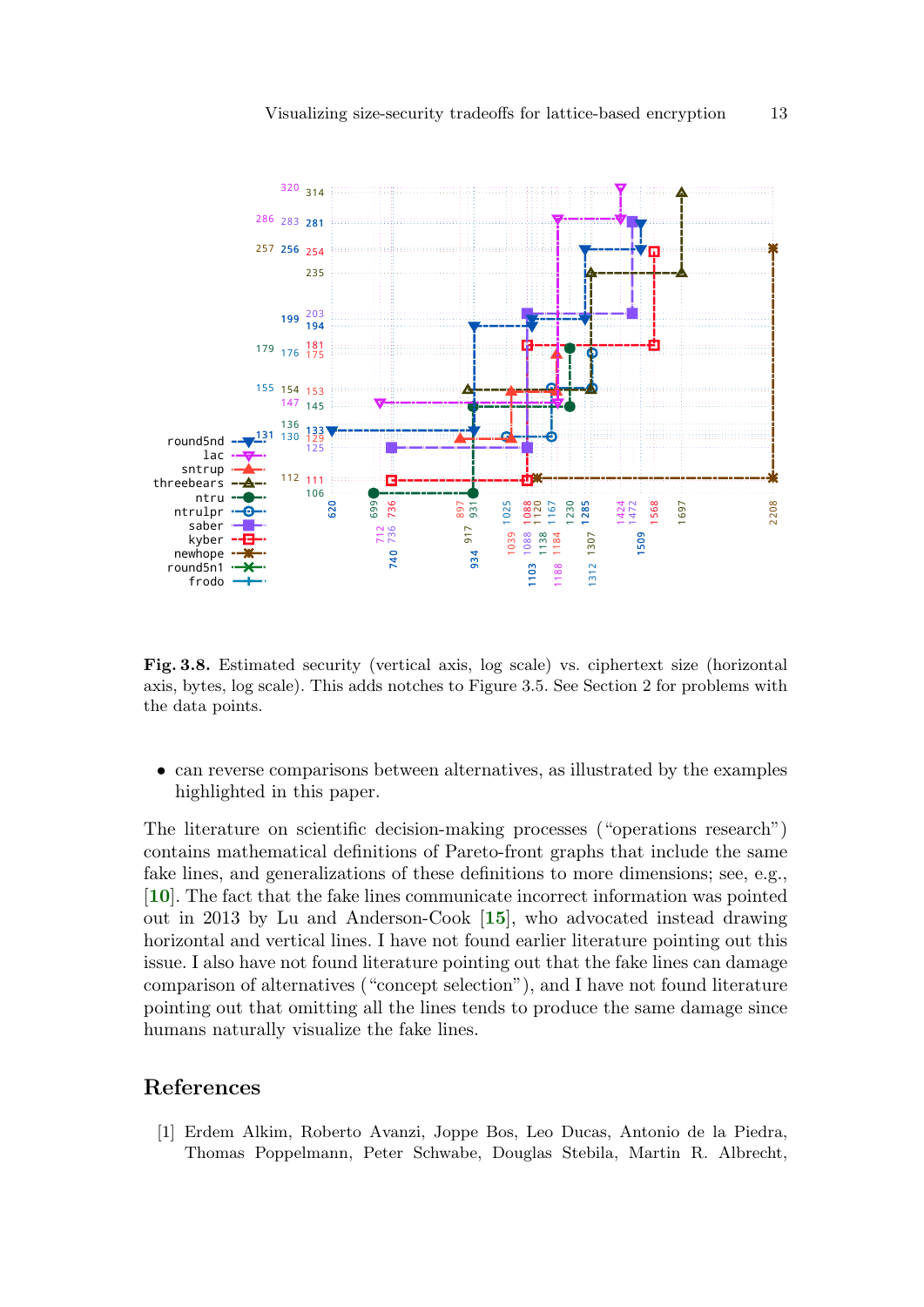

Fig. 3.9. Estimated security (vertical axis, log scale) vs. ciphertext size (horizontal axis, bytes, log scale). This adds stripes to Figure 3.8. See Section 2 for problems with the data points.

Emmanuela Orsini, Valery Osheter, Kenneth G. Paterson, Guy Peer, Nigel P. Smart, NewHope: algorithm specifications and supporting documentation (2019). URL: [https://csrc.nist.gov/projects/post-quantum-cryptography/](https://csrc.nist.gov/projects/post-quantum-cryptography/round-2-submissions) [round-2-submissions](https://csrc.nist.gov/projects/post-quantum-cryptography/round-2-submissions). Citations in this document: §[2.1](#page-3-0), §[2.1](#page-3-1).

- <span id="page-13-0"></span>[2] Erdem Alkim, Joppe Bos, Leo Ducas, Patrick Longa, Ilya Mironov, Michael Naehrig, Valeria Nikolaenko, Christopher Peikert, Ananth Raghunathan, Douglas Stebila, FrodoKEM: Learning With Errors key encapsulation (2019). URL: [https://csrc.nist.gov/projects/post-quantum-cryptography/](https://csrc.nist.gov/projects/post-quantum-cryptography/round-2-submissions) [round-2-submissions](https://csrc.nist.gov/projects/post-quantum-cryptography/round-2-submissions). Citations in this document: §[2.1](#page-3-2), §[2.1](#page-3-3), §[2.1](#page-3-4).
- <span id="page-13-1"></span>[3] Roberto Avanzi, Joppe Bos, Leo Ducas, Eike Kiltz, Tancrede Lepoint, Vadim Lyubashevsky, John M. Schanck, Peter Schwabe, Gregor Seiler, Damien Stehlé, CRYSTALS-Kyber: algorithm specifications and supporting documentation (2019). URL: [https://csrc.nist.gov/projects/post-quantum-cryptography/](https://csrc.nist.gov/projects/post-quantum-cryptography/round-2-submissions) [round-2-submissions](https://csrc.nist.gov/projects/post-quantum-cryptography/round-2-submissions). Citations in this document:  $\S 2.1, \S 2.1, \S 3.1$  $\S 2.1, \S 2.1, \S 3.1$  $\S 2.1, \S 2.1, \S 3.1$ .
- <span id="page-13-2"></span>[4] Hayo Baan, Sauvik Bhattacharya, Scott Fluhrer, Oscar Garcia-Morchon, Thijs Laarhoven, Rachel Player, Ronald Rietman, Markku-Juhani O. Saarinen, Ludo Tolhuizen, Jose-Luis Torre-Arce, Zhenfei Zhang, Round5: KEM and PKE based on (Ring) Learning With Rounding (2019). URL: [https://csrc.nist.gov/](https://csrc.nist.gov/projects/post-quantum-cryptography/round-2-submissions) [projects/post-quantum-cryptography/round-2-submissions](https://csrc.nist.gov/projects/post-quantum-cryptography/round-2-submissions). Citations in this document: §[2.1,](#page-3-8) §[2.1,](#page-3-9) §[2.1,](#page-3-10) §[2.1](#page-3-11), §[2.1](#page-3-12), §[2.1,](#page-3-13) §[2.1,](#page-3-14) §[2.1,](#page-3-15) §[2.1](#page-3-16), §[7.](#page-5-0)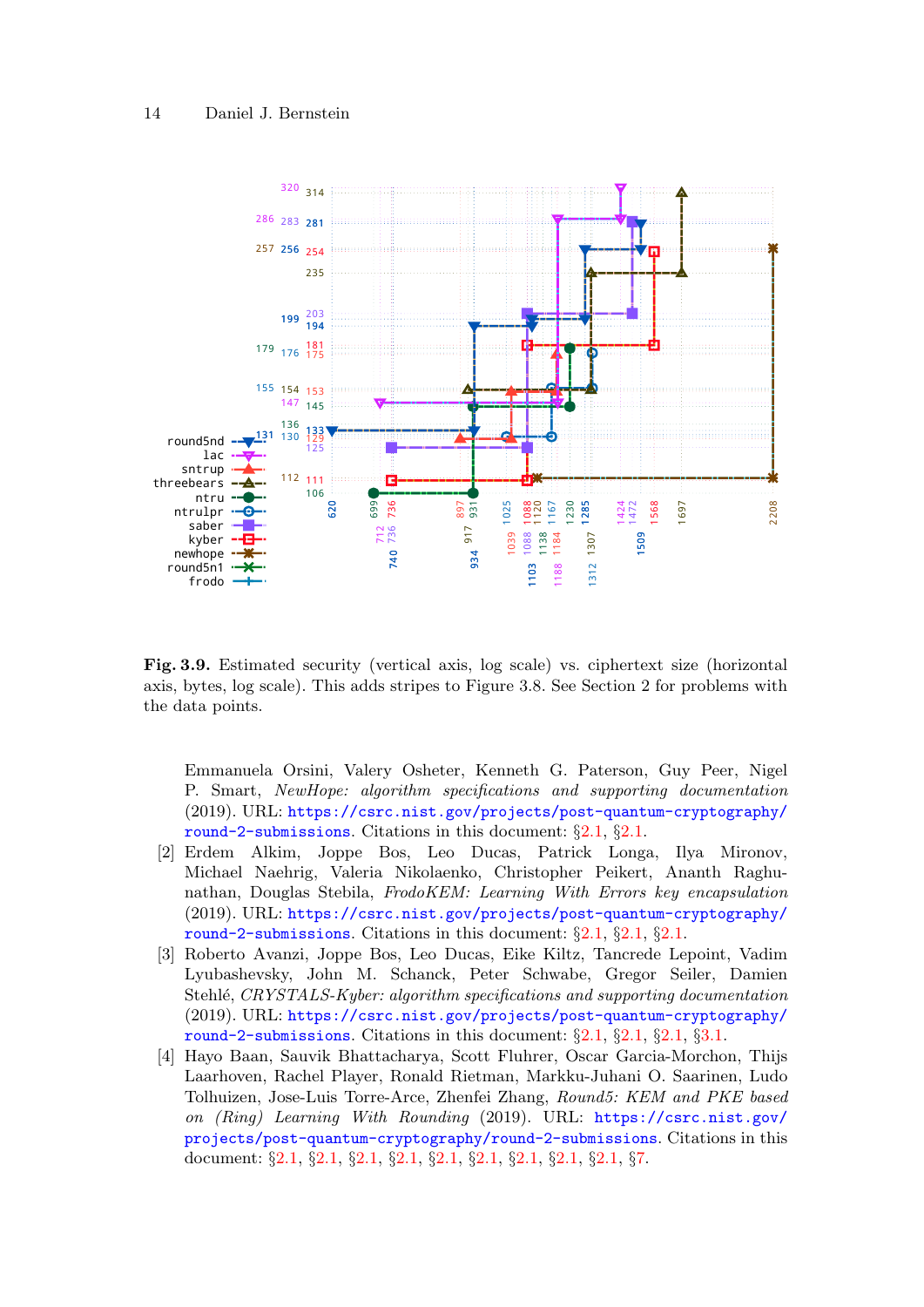

Fig. 3.10. Estimated security (vertical axis, log scale) vs. ciphertext size (horizontal axis, bytes, log scale). This is based on Figure 3.5 but with arguably unfair choices of "dash types". See also Section 2 for problems with the data points.

- <span id="page-14-0"></span>[5] Daniel J. Bernstein, Chitchanok Chuengsatiansup, Tanja Lange, Christine van Vredendaal, NTRU Prime: round 2 (2019). URL: [https://csrc.nist.gov/](https://csrc.nist.gov/projects/post-quantum-cryptography/round-2-submissions) [projects/post-quantum-cryptography/round-2-submissions](https://csrc.nist.gov/projects/post-quantum-cryptography/round-2-submissions). Citations in this document: §[2.1,](#page-2-0) §[2.1,](#page-3-17) §[2.1,](#page-3-18) §[2.1](#page-3-19), §[2.1](#page-3-20), §[2.1,](#page-3-21) §[2.1,](#page-3-22) §[7.](#page-5-1)
- <span id="page-14-1"></span>[6] Cong Chen, Oussama Danba, Jeffrey Hoffstein, Andreas Hulsing, Joost Rijneveld, John M. Schanck, Peter Schwabe, William Whyte, Zhenfei Zhang, NTRU: algorithm specifications and supporting documentation  $(2019)$ . URL: [https://csrc.](https://csrc.nist.gov/projects/post-quantum-cryptography/round-2-submissions) [nist.gov/projects/post-quantum-cryptography/round-2-submissions](https://csrc.nist.gov/projects/post-quantum-cryptography/round-2-submissions). Citations in this document: §[2.1,](#page-3-23) §[2.1](#page-3-24), §[2.1](#page-3-25), §[2.1,](#page-3-26) §[5](#page-4-0).
- <span id="page-14-2"></span>[7] Jan-Pieter D'Anvers, Angshuman Karmakar, Sujoy Sinha Roy, Frederik Vercauteren, SABER: Mod-LWR based KEM (round 2 submission) (2019). URL: [https://csrc.nist.gov/projects/post-quantum-cryptography/](https://csrc.nist.gov/projects/post-quantum-cryptography/round-2-submissions) [round-2-submissions](https://csrc.nist.gov/projects/post-quantum-cryptography/round-2-submissions). Citations in this document: §[2.1](#page-3-27), §[2.1](#page-3-28), §[2.1](#page-3-29).
- <span id="page-14-5"></span><span id="page-14-4"></span>[8] Michael B. Dillencourt, David Eppstein, Michael T. Goodrich, Choosing colors for geometric graphs via color space embeddings, in [[12](#page-15-9)] (2007), 294–305. URL: <https://www.ics.uci.edu/~goodrich/pubs/color.pdf>. Citations in this document: §[3.6.](#page-10-0)
- <span id="page-14-3"></span>[9] Mike Hamburg, Post-quantum cryptography proposal: ThreeBears (2019). URL: [https://csrc.nist.gov/projects/post-quantum-cryptography/](https://csrc.nist.gov/projects/post-quantum-cryptography/round-2-submissions) [round-2-submissions](https://csrc.nist.gov/projects/post-quantum-cryptography/round-2-submissions). Citations in this document: §[2.1](#page-3-30), §[2.1](#page-3-31), §[2.1](#page-3-32).